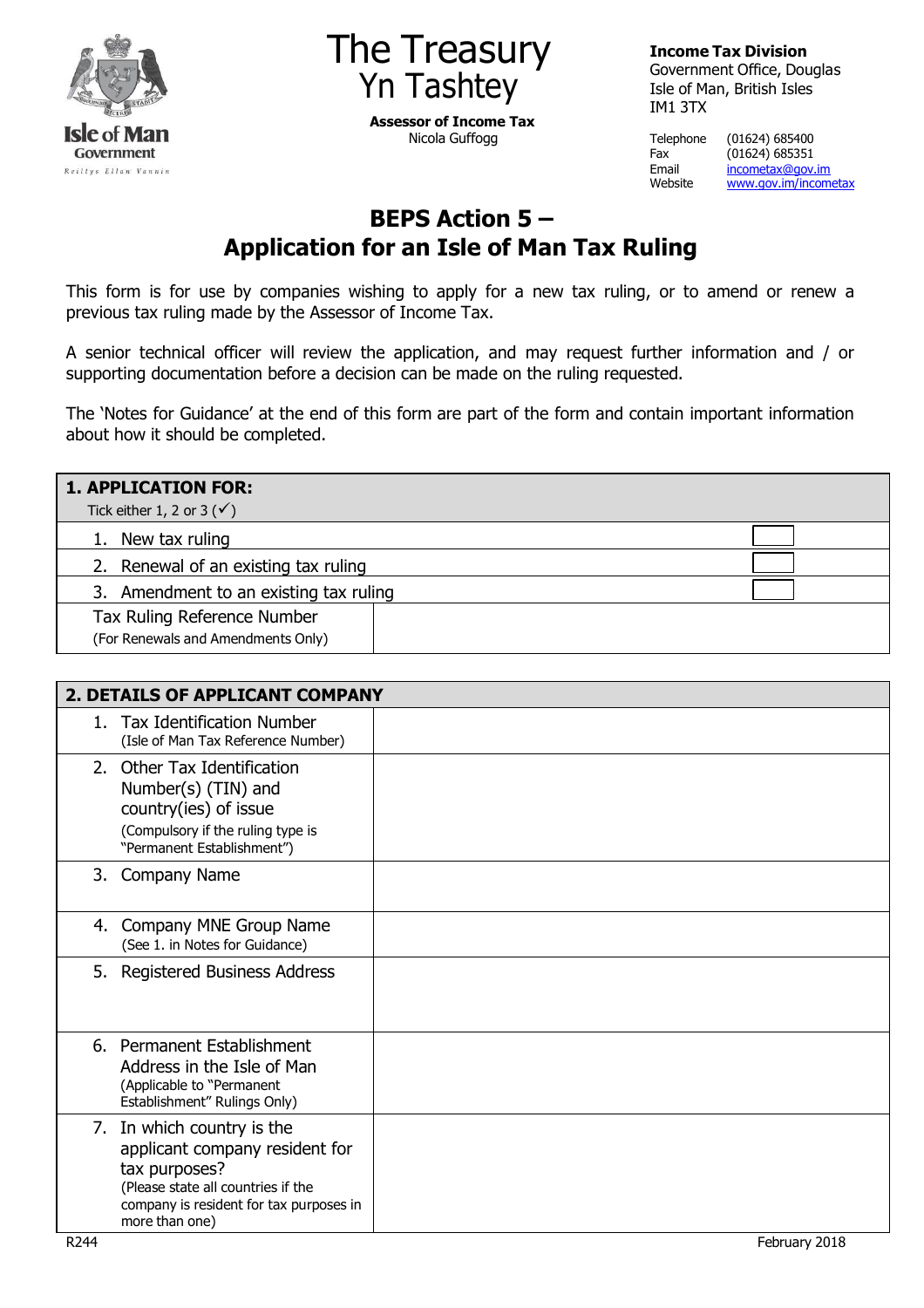| 8. Main Business Activities  | Research and Development                       |
|------------------------------|------------------------------------------------|
| (Please tick as appropriate) | Holding or Managing Intellectual Property      |
|                              | Purchasing or Procurement                      |
|                              | Manufacturing and Production                   |
|                              | Sales, Marketing or Distribution               |
|                              | Administration, Management or Support Services |
|                              | Provision of Services to Unrelated Parties     |
|                              | <b>Internal Group Finance</b>                  |
|                              | <b>Regulated Financial Services</b>            |
|                              | <b>Insurance</b>                               |
|                              | Holding Shares or Other Equity Instruments     |
|                              | Dormant                                        |
|                              | e-Commerce                                     |
|                              | Other:                                         |
|                              | (Please specify)                               |

| 3. PERIOD COVERED BY THE RULING |  |  |
|---------------------------------|--|--|
| 1. Start Date                   |  |  |
| 2. End Date                     |  |  |

| <b>4. TYPE OF RULING REQUESTED</b>                                        |                                                                                                              |
|---------------------------------------------------------------------------|--------------------------------------------------------------------------------------------------------------|
| Please tick the type of ruling required<br>(See 2. in Notes for Guidance) | Downward adjustment to profits<br>Permanent Establishment (PE)ruling<br>Other (Please provide details below) |

# **5. REASON FOR RULING APPLICATION**

| <b>6. RELATED COMPANIES</b>                                              |            |
|--------------------------------------------------------------------------|------------|
| Is the applicant company a member of a group?                            | <b>YFS</b> |
| (See 3. in Notes for Guidance)                                           | NO.        |
| If YES, please complete sections 7 and 8. If NO, please go to section 9. |            |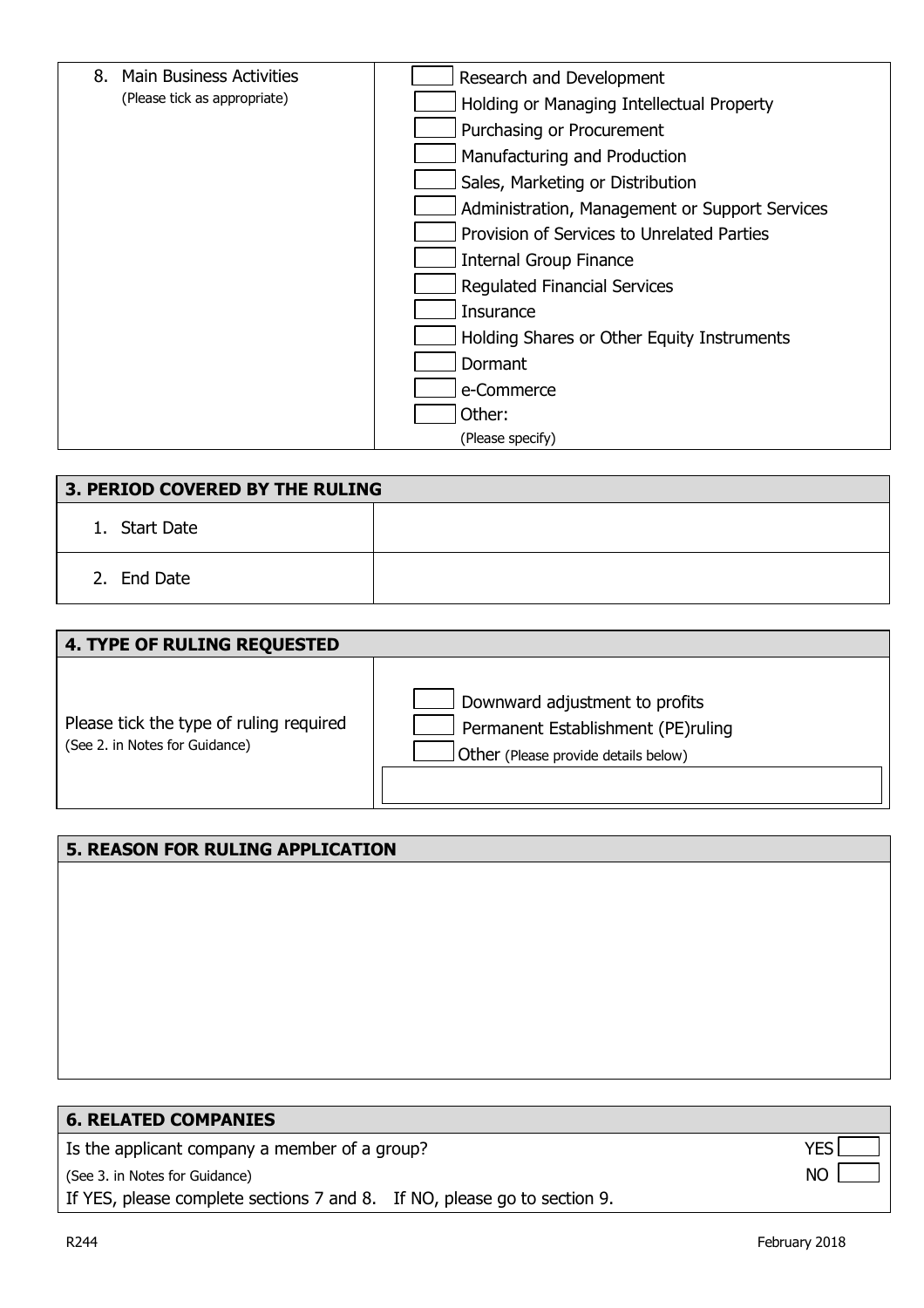| <b>7. ULTIMATE PARENT COMPANY</b>                                                                                                                                            |  |  |
|------------------------------------------------------------------------------------------------------------------------------------------------------------------------------|--|--|
| Tick if the applicant company is the ultimate parent company of the group $(\checkmark)$                                                                                     |  |  |
| 1. Tax Identification Number<br>(TIN) and country of issue                                                                                                                   |  |  |
| 2. Name                                                                                                                                                                      |  |  |
| 3. Address                                                                                                                                                                   |  |  |
| 4. In which country is the<br>parent entity resident for tax<br>purposes?<br>(Please state all countries if the<br>company is resident for tax<br>purposes in more than one) |  |  |

| <b>8. IMMEDIATE PARENT COMPANY</b> |                                                                                                                                                                              |  |  |
|------------------------------------|------------------------------------------------------------------------------------------------------------------------------------------------------------------------------|--|--|
|                                    | Tick if not applicable $(\check{\mathsf{y}})$                                                                                                                                |  |  |
|                                    | 1. Tax Identification Number<br>(TIN) and country of issue                                                                                                                   |  |  |
|                                    | 2. Name                                                                                                                                                                      |  |  |
|                                    | 3. Address                                                                                                                                                                   |  |  |
|                                    | 4. In which country is the<br>parent entity resident for tax<br>purposes?<br>(Please state all countries if the<br>company is resident for tax<br>purposes in more than one) |  |  |

| <b>9. AFFECTED ENTITIES</b><br>(See 4. in Notes for Guidance) |                                                                   |                |                                    |
|---------------------------------------------------------------|-------------------------------------------------------------------|----------------|------------------------------------|
| <b>Name</b>                                                   | <b>Tax Identification</b><br>Number (TIN) and<br>country of issue | <b>Address</b> | <b>Country of tax</b><br>residence |
|                                                               |                                                                   |                |                                    |
|                                                               |                                                                   |                |                                    |
|                                                               |                                                                   |                |                                    |
|                                                               |                                                                   |                |                                    |

Please provide details of additional affected entities on a separate sheet if necessary.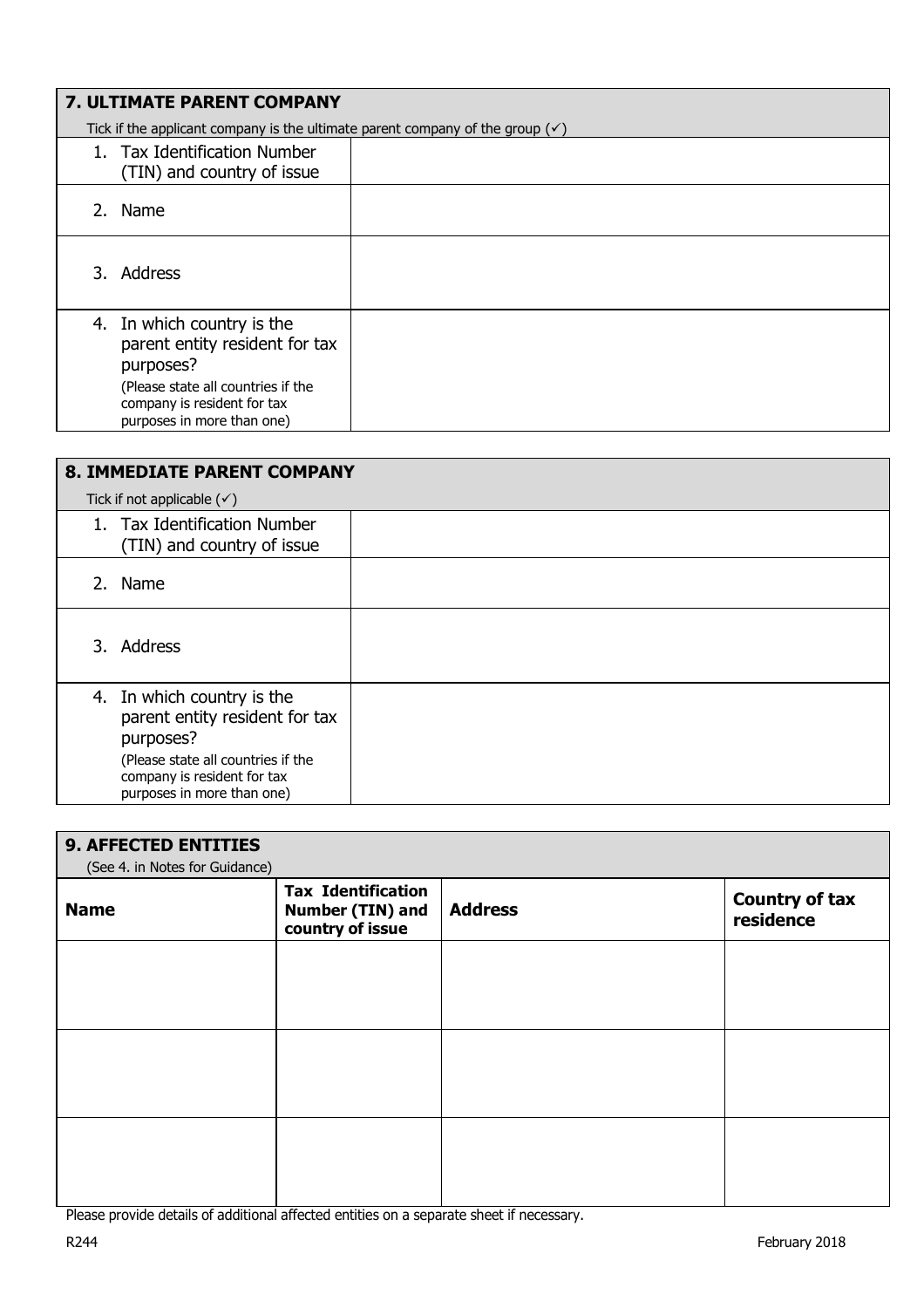| <b>10. CONTACT DETAILS FOR ENQUIRIES</b> |  |  |
|------------------------------------------|--|--|
| 1. Full Name                             |  |  |
| 2. Position in the business              |  |  |
| 3. Daytime telephone number              |  |  |

## **11. DECLARATION**

NOTE: The person signing this declaration must be fully aware of the circumstances and grounds for the tax ruling application and must have sufficient authority to make the declaration on behalf of the company.

If the application is being made by an agent, the agent must have specific written authority to act on the applicant company's behalf and also to sign this declaration on their behalf. (A copy of this authority must be provided with the application.)

#### **I declare that the information given in this application is correct and complete to the best of my knowledge and belief.**

| Full Name: |                                               |
|------------|-----------------------------------------------|
| Capacity:  | Agent Name and<br>Address:<br>(if applicable) |
| Signature: |                                               |
| Date:      |                                               |

#### **12. USE OF DATA**

The information provided on and in support of this form will be processed in accordance with the Income Tax Act 1970. The information provided will be used to process the tax ruling application and also for compliance with the Compulsory Spontaneous Exchange of Information under Action 5 of the OECD Base Erosion and Profit Shifting (BEPS) Initiative.

The information provided on this form may also be used for compilation of Government Statistics.

| <b>Office Use Only:</b>        |          |  |
|--------------------------------|----------|--|
| Application Approved?          | Yes / No |  |
| Tax Ruling Reference:          |          |  |
| Date of Issue:                 |          |  |
| Comments:                      |          |  |
|                                |          |  |
| Senior Technical Officer Name: |          |  |
| Signature:                     |          |  |
|                                |          |  |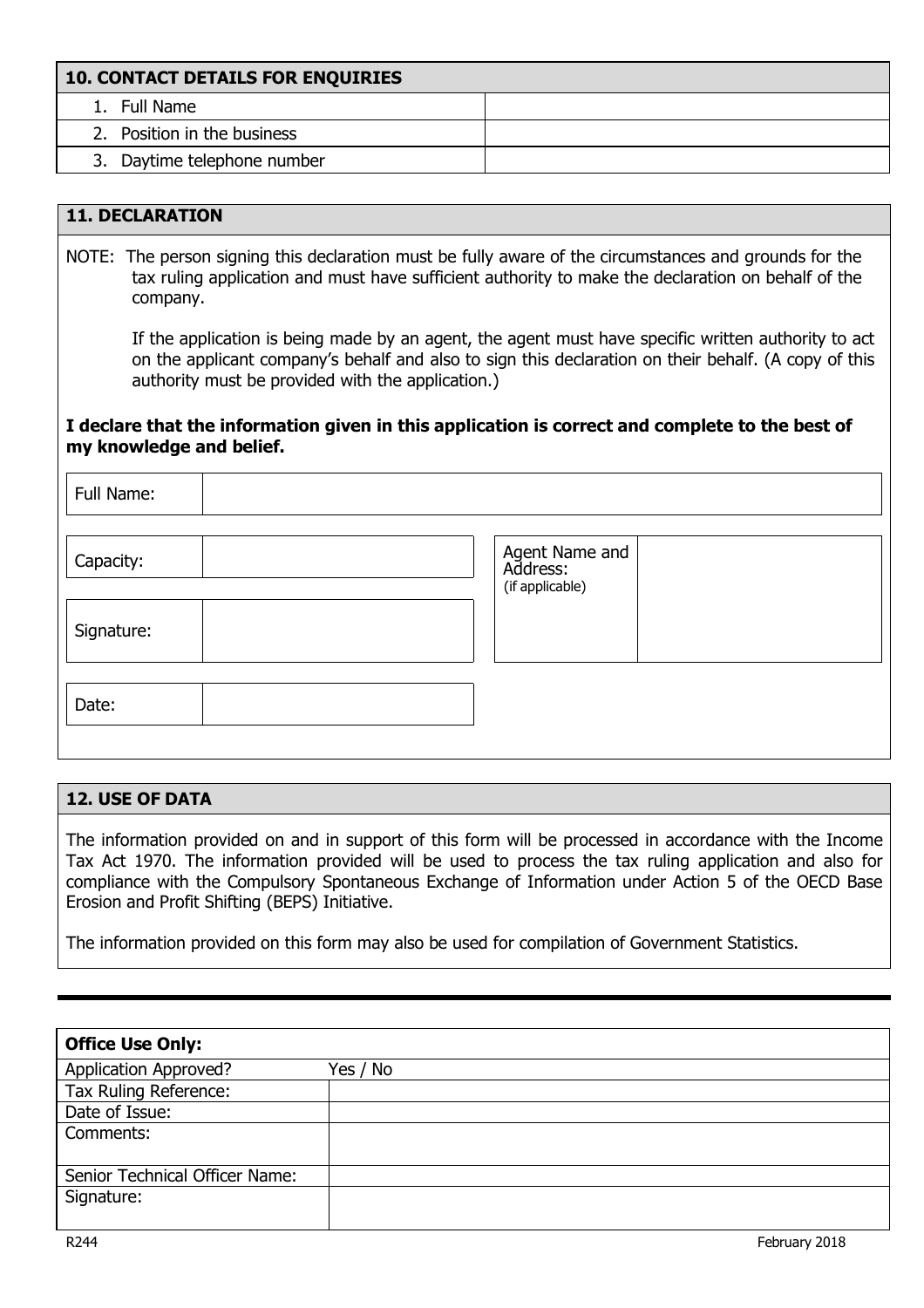## **NOTES FOR GUIDANCE**

## **1. What is a Tax Ruling?**

A tax ruling is any advice or undertaking provided by a tax authority to a specific taxpayer or group of taxpayers concerning their tax situation and on which they are entitled to rely.

A ruling can be requested in advance of a transaction but may be requested after the transaction.

## **2. Who Can Apply for a Tax Ruling?**

This application form is for primarily for companies seeking a ruling in relation to a tax matter where there are cross border implications (e.g. the applicant is a member of a group with member companies in other countries, or the company has its head office in another country), but it can also be used by a company to apply for a ruling on a particular matter where there are no cross border implications (e.g. the company is not a member of a group, or all members of the group are resident in the Isle of Man).

Where the ruling applied for is solely an Isle of Man domestic matter with no cross border implications, please state this in "Section 5 – Reason for Ruling Application".

#### **3. Exchange of Tax Rulings under Base Erosion and Profit Shifting – Action 5**

The Isle of Man has committed to OECD Base Erosion and Profit Shifting ("BEPS") Action 5, which requires spontaneous exchange of tax rulings falling within 6 specified categories in specific circumstances. Full details of BEPS Action 5 and the exchange of tax rulings ("ETR") can be found on the Division's website [https://www.gov.im/categories/tax-vat-and-your-money/income-tax-and-national](https://www.gov.im/categories/tax-vat-and-your-money/income-tax-and-national-insurance/international-agreements/base-erosion-and-profit-shifting/action-5-exchange-of-tax-rulings-etr/)[insurance/international-agreements/base-erosion-and-profit-shifting/action-5-exchange-of-tax-rulings](https://www.gov.im/categories/tax-vat-and-your-money/income-tax-and-national-insurance/international-agreements/base-erosion-and-profit-shifting/action-5-exchange-of-tax-rulings-etr/)[etr/ .](https://www.gov.im/categories/tax-vat-and-your-money/income-tax-and-national-insurance/international-agreements/base-erosion-and-profit-shifting/action-5-exchange-of-tax-rulings-etr/)

The fact that the Assessor has approved or refused an application for a tax ruling will be exchanged with other countries if the ruling falls within the scope of the BEPS ETR and there is sufficient legal basis for the exchange.

It is for this reason that the ruling application must include details of parent entities, related companies and where they are tax resident. If all of the information necessary for compliance with ETR is not provided, the ruling application will not be accepted.

Completing the Form:

|    | Section   | Subject        | Notes for Guidance                                                                                                                                                                   |
|----|-----------|----------------|--------------------------------------------------------------------------------------------------------------------------------------------------------------------------------------|
|    | Section 2 | MNE Group name | An "MNE Group" is a group of companies that<br>includes two or more companies with tax residence<br>in different countries.                                                          |
|    |           |                | In some cases the name of the applicant company<br>may be different to the MNE group name, making<br>it difficult to identify the connection between<br>applicant and the MNE group. |
| 2. | Section 4 | Type of Ruling | 'Downward adjustment to profits' and 'Permanent<br>Establishment' rulings are both rulings within the<br>scope of the ETR, so these are identified<br>separately.                    |
|    |           |                | If the ruling requested is neither of these, select<br>"Other" and provide details of the ruling requested<br>in the box provided.                                                   |